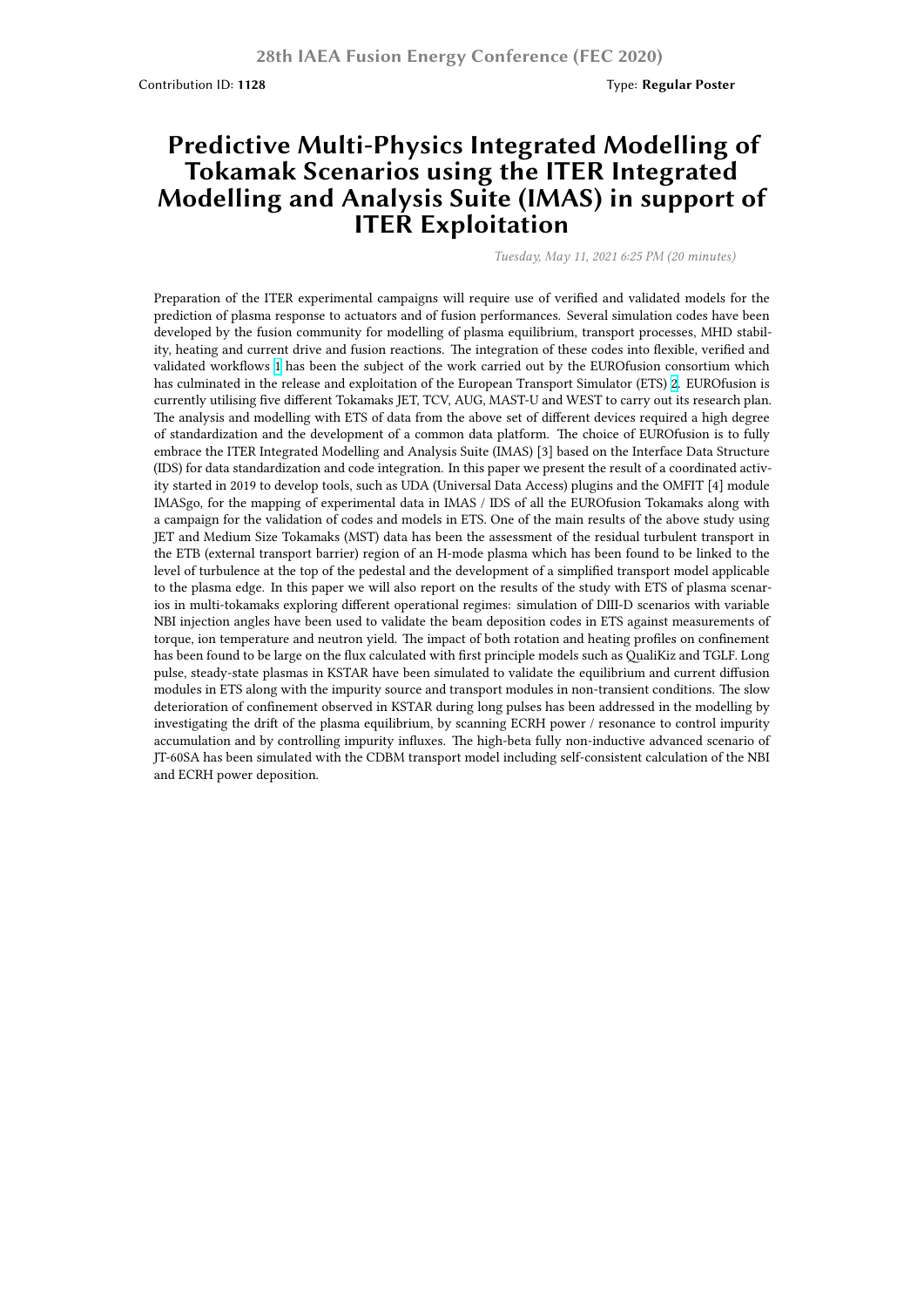

Figure 1: Overview of the JT-60SA Auxiliary heating systems as implemented in ETS

The use of IMAS / IDS for the integration of modules (actors) in ETS makes it easy to test within this framework any physics code or module that has been adapted to IMAS. The adoption in ETS of the CDBM model developed in Japan demonstrates this concept. Preparation for an effective JET DT campaign requires extrapolation to DT of scenarios in deuterium in order to predict plasma confinement and fusion performance. An extensive validation of the heating and current drive / transport modules in ETS on JET deuterium discharges with both interpretative and predictive simulations has been carried out including the statistical benchmark with TRANSP on more than hundred JET discharges.



Figure 2: Average heat diffusivity at rho=0.5, ETS value against TRANSP

Finally, ETS has been used to simulate the ITER 15 MA, 5.3 T baseline scenario. The results presented in this paper indicate that IMAS is indeed an effective tool for facilitating the analysis of data and the exchange of physics modules. The use of IMAS allowed us to validate the models in ETS in various plasma conditions building confidence in the predictions for ITER scenarios. The extensive use of IMAS in the fusion community will in the longer term provide a database of fusion data that can be exploited for theory studies, model validation, advanced Machine Learning and Artificial Intelligence applications in support of ITER exploitation. 1 A Becoulet et al (2007), Computer physics communications 177 (1-2), 55-59

2 P. Strand et al (2018), 27th IAEA FEC, TH/P6-14, IAEA CN-258